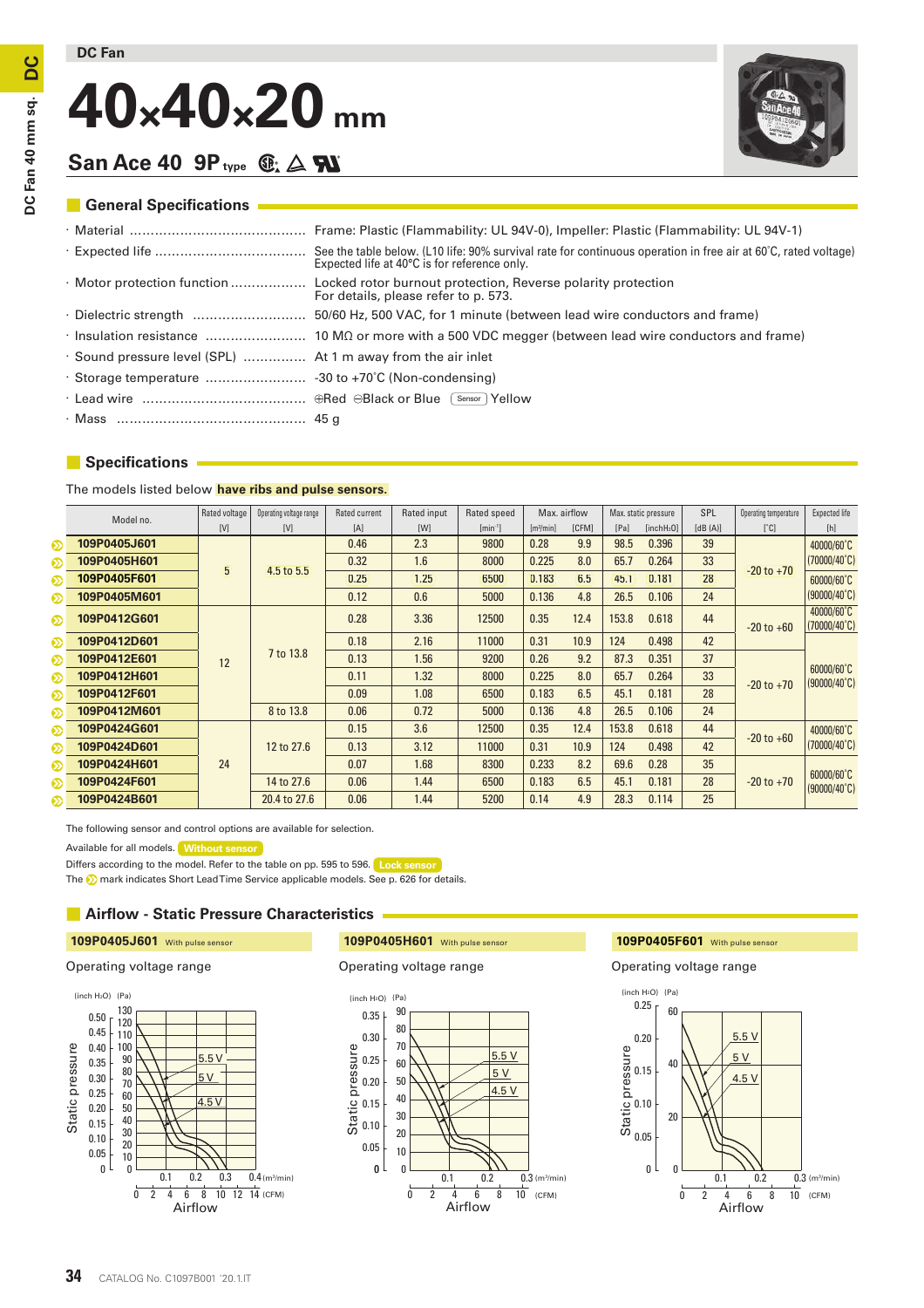# **■** Airflow - Static Pressure Characteristics

# **109P0405M601** With pulse sensor **109P0412G601** With pulse sensor **109P0412D601** With pulse sensor

### Operating voltage range Operating voltage range Operating voltage range



### **109P0412E601** With pulse sensor **109P0412H601** With pulse sensor **109P0412F601** With pulse sensor

# Operating voltage range



### **109P0412M601** With pulse sensor **109P0424G601** With pulse sensor **109P0424D601** With pulse sensor

### Operating voltage range



### Operating voltage range







## Operating voltage range



### Operating voltage range





### Operating voltage range





Operating voltage range